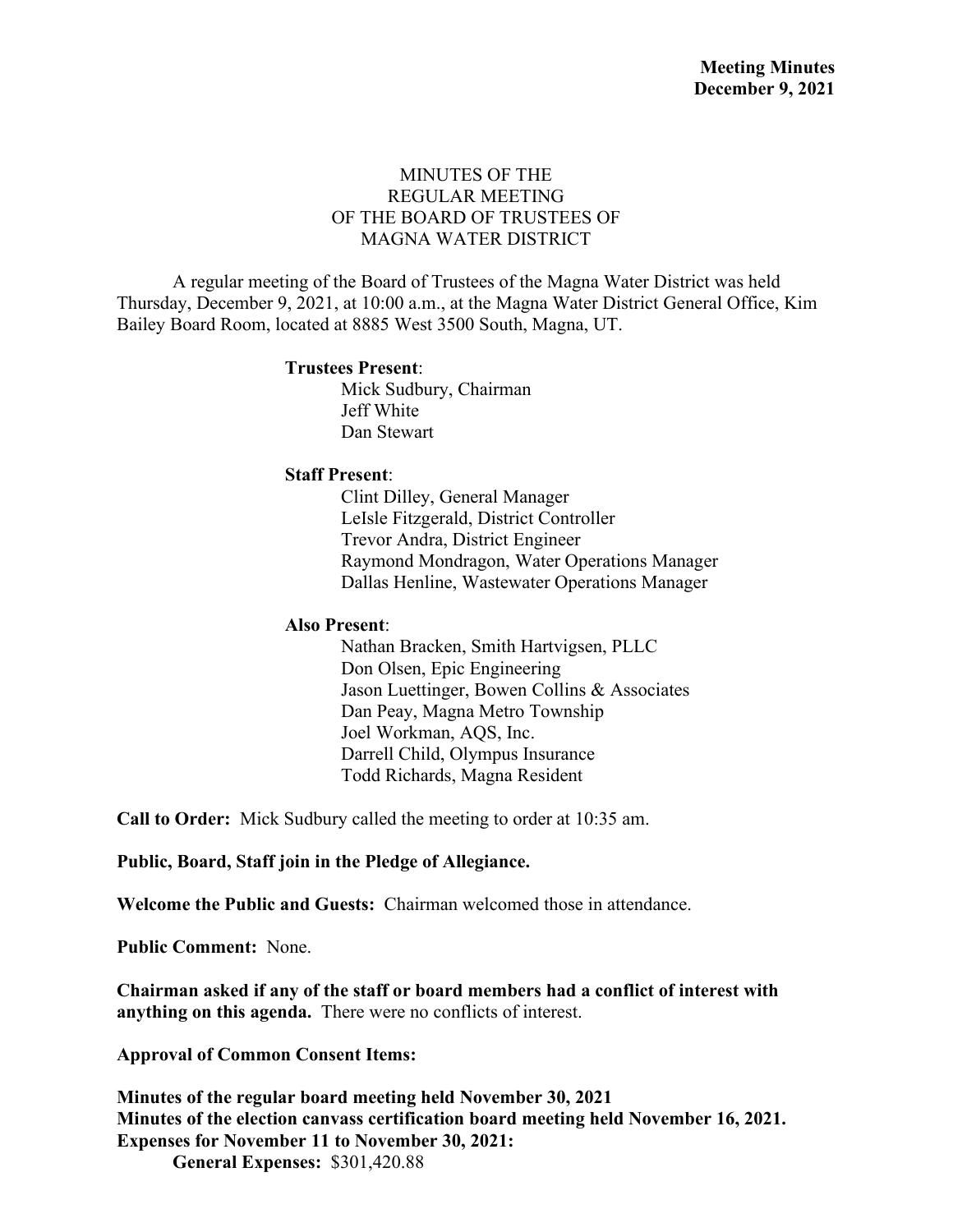#### **Project expenses paid by bond proceeds:** \$21,153.95 **Zions Bank bond payments:** \$83,575.62

A motion was made by Jeff White, seconded by Dan Stewart, to approve the minutes of the regular board meeting held November 30,2021, the minutes of the election canvass certification board meeting held November 16, 2021, and for the approval of the general expenses, project expenses paid by bond proceeds, and the Zions Bank bond payment from November 11 to November 30, 2021, in the amount of \$301,420.88, \$21,153.95, and \$83,575.62, respectively. The motion was approved as follows: Mick Sudbury, yea, Dan Stewart yea, and Jeff White, yea.

**Discussion and possible motion to approve Resolution No 2021-05 regarding adoption of the District's Final 2022 Budget:** A motion was made by Jeff White, seconded Dan Stewart, to adopt the Resolution 2021-05, regarding the adoption of the 2022 Final Budget of Magna Water District. The motion was approved as follows: Mick Sudbury, yea, Jeff White, yea and Dan Stewart, yea.

**Discussion and possible motion to approve the District's 2022 Insurance coverage provider:** Clint indicated to the Board that the District has had Olympus Insurance as the insurance provider for the last five – six years. They have been a great value for the District. Management did ask Utah Local Governments Trust to give the District a proposal for insurance purposes this year. As the cost of the premiums are compared and the services offered, Olympus Insurance is the preferred provider. Darrel Child addressed the Board informing the Board that Olympus's process each year to perform an onsite evaluation of the District's facilities. Darrell expressed when the onsite visit is done, they are always impressed with the quality of the management, facilities and the investments that are made from the community to provide very good outcomes to the public from water and sewer services. Olympus updates annually all details that an underwriter would look at, as they evaluate and determine the cost of the insurance. All property schedules, inland marine, and vehicle schedules have been updated. This year the underwriters had a focus in a couple of areas. One was in cyber liability, underwriters evaluated the coverage will address the nature of the risk the District may have, and to ensure the District has protocols and procedures in place to prevent these events. Darrell reported to the Board a very thorough process of that has been completed and reviewed by the insurance company. The insurance underwriter has a very high bar on policy holders that they will accept into the cyber liability insurance program, which the District met the underwriter's standards. Another area of focus is to evaluate the excess liability amount the District has in their insurance policy. Olympus feels the District has adequate excess liability coverage currently. When Clint met with Darrell to review the District's policy, it was brought to his attention, included in the policy is ID fraud protection. This is for any employee/board member of the District, if anyone has an event of ID fraud, they can contact the insurance and can get assistance in working through the details of rectifying their identification compromised by the ID fraud. A motion was made by Jeff White, seconded by Dan Stewart, to approve the District's 2022 insurance coverage provider to be Olympus Insurance. The motion was approved as follows: Jeff White, yea, Mick Sudbury, yea and Dan Stewart, yea.

**Discussion on surplus property and possible motion to approve a surplus sale:** A motion was made by Jeff White, seconded by Dan Stewart, to approve holding a surplus sale and the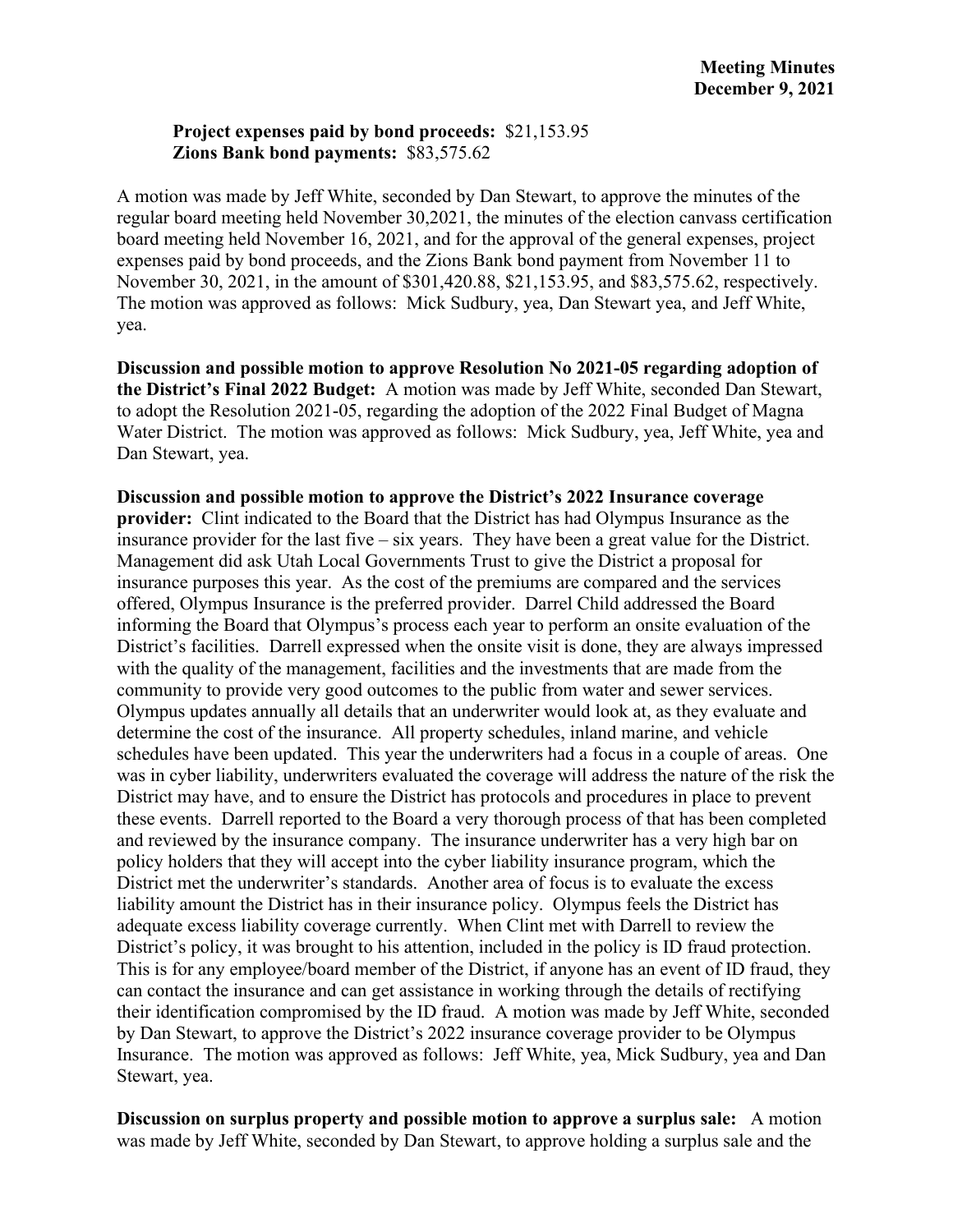items not sold to be disposed of. The motion was approved as follows: Mick Sudbury, yea, Dan Stewart, yea and Jeff White, yea.

**Discussion and possible motion to approve Change Order #2 for the 2021 Steel Tank & Secondary Clarifier Painting and Repair Project:** Trevor presented the Change Order #2 from Golden West Painting to address the corroding structural needing to be repaired. The contractor received two bids from subcontractors to do the work. The change order also extends the contract an additional 28 days. A motion was made by Jeff White, seconded by Dan Stewart, to approve Change Order #2 for the 2021 Steel Tank & Secondary Clarifier Painting and Repair Project in the amount of \$16,000. The motion was approved as follows: Mick Sudbury, yea, Dan Stewart, yea and Jeff White, yea.

**Discussion and possible motion to approve Amendment B to Epic Engineering task order for the 2021 Steel Tank & Secondary Clarifiers Painting and Repair project by \$11,000:**  A motion by Jeff White, seconded by Dan Stewart, to approve Amendment B to Epic Engineering task order for the 2021 Steel Tank & Secondary Clarifier Painting and Repair Project. The motion was approved as follows: Mick Sudbury, yea, Dan Stewart, yea and Jeff White, yea.

**Discussion and possible motion to approve the 2022 Regular Board Meeting Schedule:** A motion was made by Jeff White, seconded by Dan Stewart, to approve the 2022 Regular Board Meeting Schedule. The motion was approved as follows: Mick Sudbury, yea, Dan Stewart, yea and Jeff White, yea.

**Discussion and possible motion to participate in the 2022 Operator's Challenge:** Clint indicated with COVID this was put on hold. Dallas indicated there was a meeting held to see how much interest there was in the operator challenge. Dallas wanted to know if the Board would be interested in sending operators for the challenge in 2022. The Board wanted to know what the costs would be to assist in making the decision. The Board wanted to see if the money spent on the operator's challenge would be better spent on training our new employees. A motion was made by Jeff White, seconded by Dan Stewart, to table a decision of participating in the operator's challenge in 2022. The motion was approved as follows: Mick Sudbury, yea, Dan Stewart, yea and Jeff White, yea.

**Discussion and possible motion to approve awarding the Zone 3 Culinary Water Booster Station Pump Upgrade and Zone 3 Secondary Booster Pump Station project to Newman Construction in the amount of \$1,870,480:** Trevor indicated this amount includes the bid for moving the stockpile. Further investigation in having Newman move the stockpile (bid schedule C) needs to be performed before its awarded. Staff recommends awarding bid schedules A & B in the amount of \$1,690,480. A motion was made by Jeff White, seconded by Dan Stewart, to award the Zone 3 Culinary Water Booster Station Pump Upgrade and Zone 3 Secondary Booster Pump Station project to Newman Construction in the amount of \$1,690,480. The motion was approved as follows: Mick Sudbury, yea, Dan Stewart, yea and Jeff White, yea.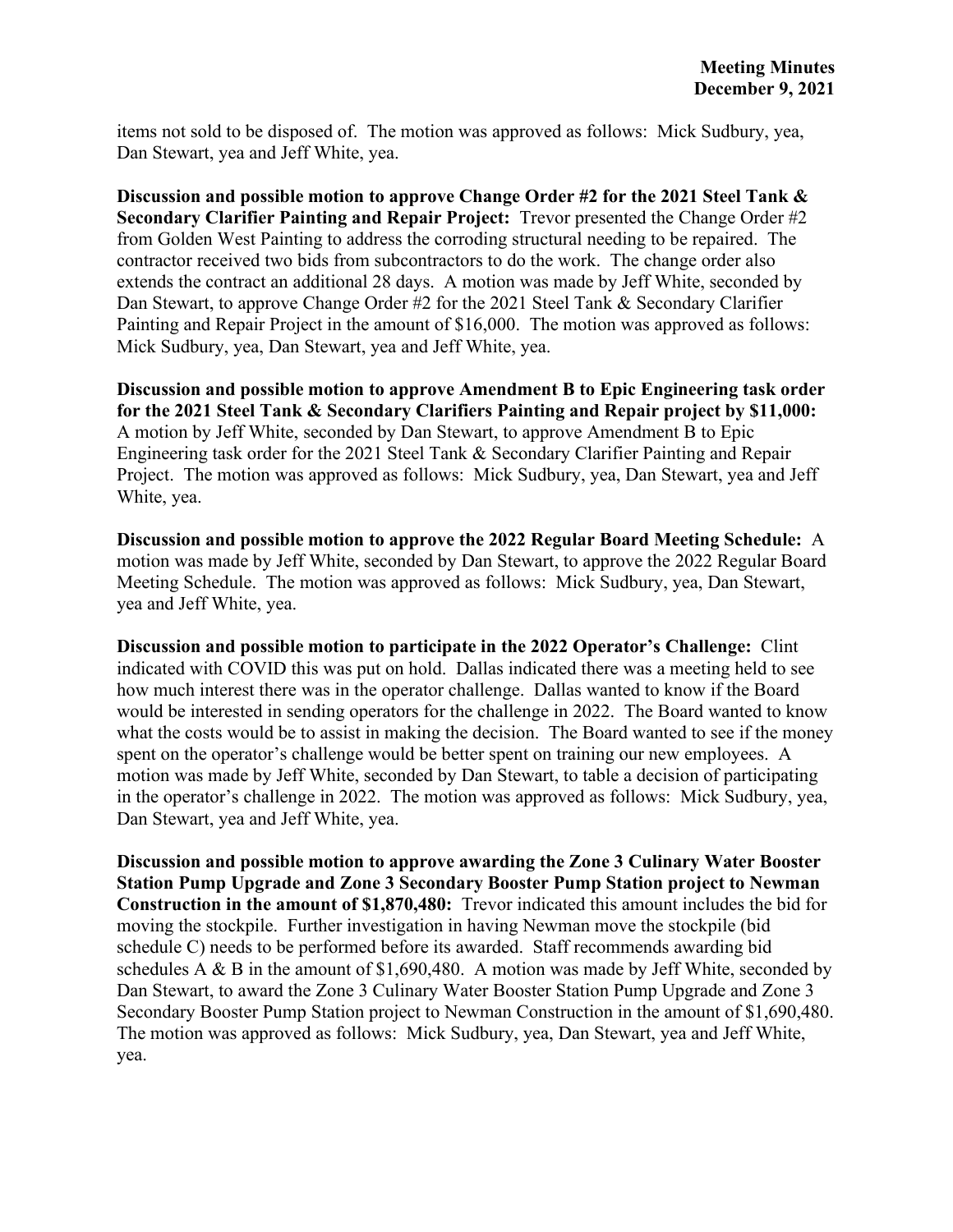**Discussion and possible motion to approve Epic Engineering task order for construction management of the Zone 3 Culinary Water Booster Station Pump Upgrade and Zone 3 Secondary Booster Pump Station Project in the amount of \$114,000:** A motion was made by Jeff White, seconded by Dan Stewart, to approve the task order from Epic Engineering for construction management on the Zone 3 Culinary Water Booster Station Pump Upgrade and Zone 3 Secondary Booster Pump Station Project in the amount of \$114,000. The motion was approved as follows: Mick Sudbury, yea, Dan Stewart, yea and Jeff White, yea.

**Discussion and possible motion to approve the Fraud Risk Assessment of the District for 2021:** LeIsle presented the annual risk assessment that is required to be adopted by the State Auditor's Office. The District is at a score of 325 points which is in the Low Level of Fraud Risk. At the end of 2020 the District was 275. A motion was made by Jeff White, seconded by Dan Stewart, to approve the Fraud Risk Assessment for 2021, the motion was approved as follows: Mick Sudbury, yea, Dan Stewart, yea and Jeff White, yea.

**Discussion and possible motion to approve the Indigo Water contract proposal for WWTP operations assistance, troubleshooting and training:** Dallas indicated would like to enter an agreement with Indigo Water to improving the training material and training sources for our operators. They are a firm that offers trainings on process efficiency and provides training material and possible onsite visits if needed. They have an online portfolio of categorical study information that would be beneficial to both our water and wastewater operators. Clint explained that this agreement comes because Dallas has reached out to a certain person at Indigo on several occasions for guidance who has been happy to aid, however, is looking now to have an agreement with the District to charge the District for additional consultation. Jeff indicated he would like to get a project price for training for each employee and a price breakdown for each of the new employees may need. Jeff indicated he would like to have Dallas determine what could be utilized online versus talking to one individual, or even having an onsite visit from Indigo. Jeff also expressed he felt like building an inhouse library with the money would be beneficial also before entering into a contract.

**Report & Discussion from General Manager:** Clint indicated that the District has continued the interview process for the wastewater collections position. They interviewed someone this week that seems promising and would like to go to the next step, this prospect has already been on the walk through of the facilities. They would like to move to the background check step. This prospect has mechanical background.

OPERATIONS:

Water: Clint indicated there is some safety training options for the employees that they are investigating. There has been a couple of incidents with equipment operation and can see there is a need for additional safety training.

Wastewater: The backup generator is up and going at the wastewater admin building and have been reviewing fuel storage and budgeting for that. Management feels there is significant deficiency in diesel fuel storage in the event of an emergency. Management is actively investigation a solution for this. The District is currently at an eight-hour storage level and would like to be at least at a 24-hour level. Jeff warned Staff of the bacteria that can grow on fuel storage if it is kept too long.

General Office: Some of the outside lights have been replaced at the general office and changed the style of the lighting in the drive through, that are brighter and have helped with the parking lighting.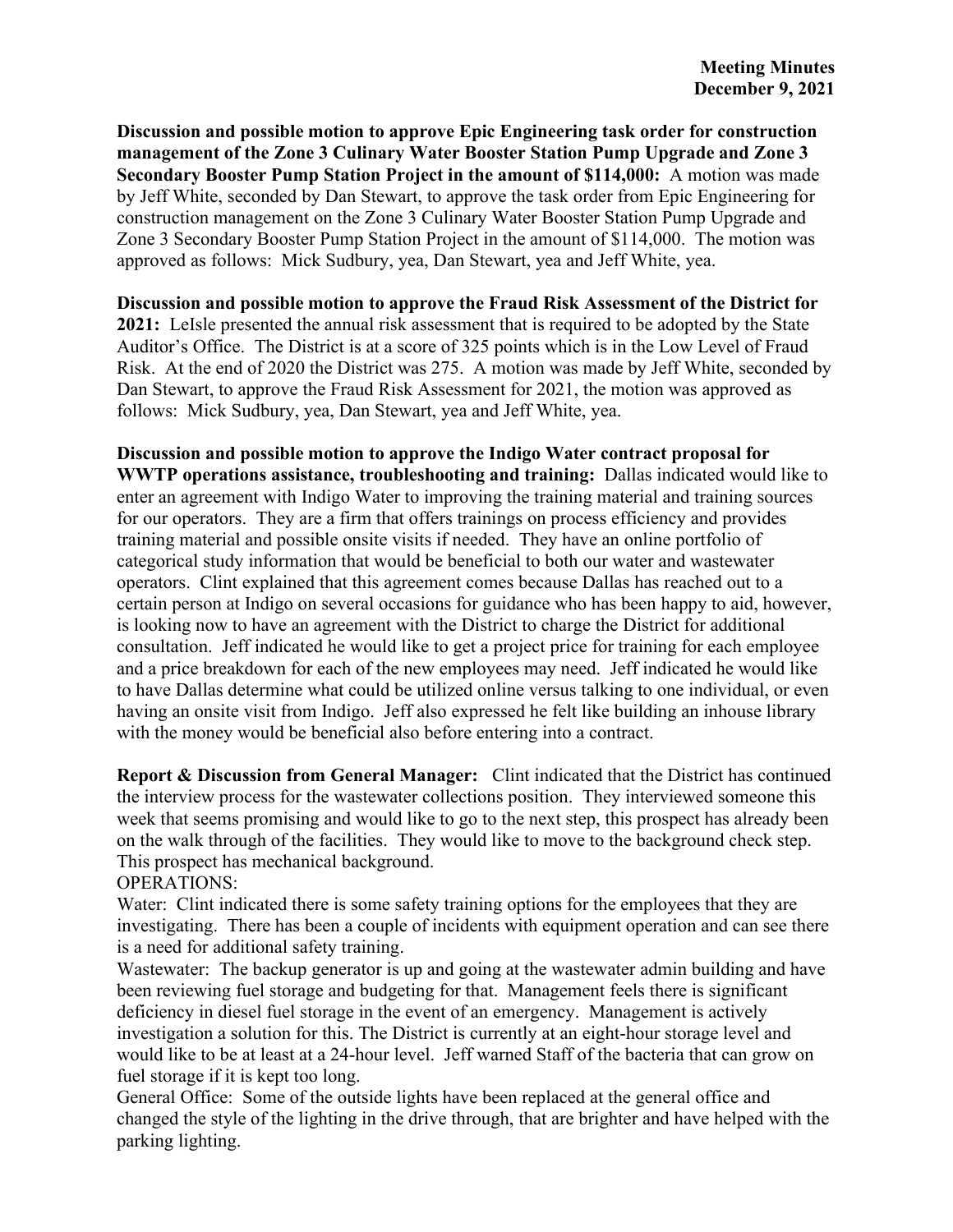**Discussion on District's actual vs budget status as of November 30,2021:** LeIsle informed the Board the actual vs budget status was provided to the Board. As of November 30,2021, we have an overall net income of about \$6,000,000. Note that \$1,700,000 is noncash revenue from contributed capital from Little Valley Gateway. The other operating income is well above to 2020 due to the hydrant rental and usage. We are 6% lower than 2020 in water sales and 5% below budget. Property tax revenue, we have received almost 85% of the property tax revenue. The overall expenses are below budget, and 14% higher than 2020.

### **Engineering projects update:**

**Segment 1a Sewer Project (30" Sewer trunk line):** This project is near completion. Whitaker has some manholes that need to be manholes and raise to grade on  $21<sup>st</sup>$ . They are waiting to complete that until the gas line is complete.

**2019 Secondary Water Line Project:** The final walk through has been done. Finished all the punch list items, this project is complete.

## **Water Distribution/Production:**

**1. Water production report:** The culinary water production for November was 98.8 million gallons, an increase of 2.79% from 2020. Year to date production was 1,660.5 million gallons or 5,096.14-acre feet, this is a decrease from YTD 2020 of 11.66%. We have purchased 734.39-acre feet of water from Jordan Valley Water as of November 2021.

**2. Call out report:** Raymond reported that there was a total of 2 call outs, (1 mainline leaks and 1 miscellaneous) with a total number of 15 hours paid.

## **WWTP Operation/Collection System:**

**1. Status of sewer system:** Dallas reported Connor McReynolds has passed his Grade IV in Collections this month. There has been no wastewater treatment call outs this month. The status of the plant is great! Samples are good and removal efficiencies are good. We are right where we want to be moving into the cold weather.

**Motion to meet immediately in closed session to discuss the character, professional competence, or physical or mental health of an individual, pending or reasonably imminent litigation, and the sale or purchase of real property pursuant to Utah Code Ann. §§ 52-4-204 through 205:** Jeff White made a motion to meet immediately in closed session to discuss the character, professional competence, or physical or mental health of an individual, pending or reasonably imminent litigation, and the sale or purchase of real property pursuant to Utah Code Ann. 52-4-204 through 205. The motion was seconded by Dan Stewart, and approved as follows: Mick Sudbury, yea, Dan Stewart, yea and Jeff White, yea. The open session of the Board meeting was closed at 12:19 p.m.

## **Motion to close the closed session and to reopen the open session of the Board Meeting:**

Jeff White made a motion to close the closed session and reconvene the open session at 1:53 pm. The motion was seconded by Dan Stewart, and approved as follows: Mick Sudbury, yea, Dan Stewart, yea, and Jeff White, yea.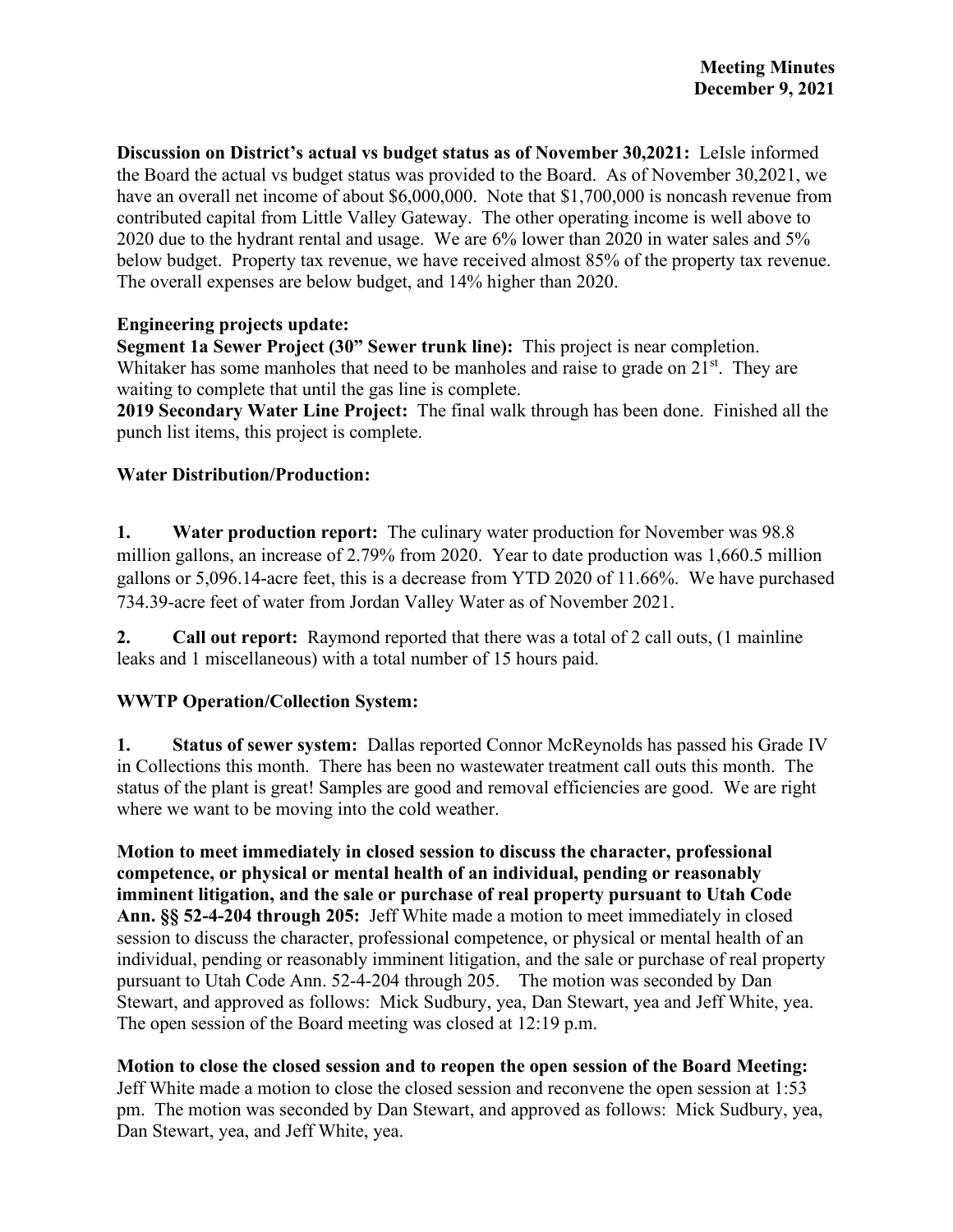**Consider action on any noticed agenda item discussed in closed meeting:** Nathan Bracken indicated during the closed session there have been discussion regarding pending litigation and at the last meeting the Board authorized the acceptance of the settlement offer regarding Terry Pollock's employment lawsuit against the District. Katy Steffey, legal counsel with Smith Hartvigsen PLLC, explained the following: As you all know, Terry Pollock brought a lawsuit against the District claiming discrimination and breach of contract. He was seeking \$100,000's. He ended up extending an offer of \$30,000 which would be covered mostly by the District's insurance carrier and then also the District to continue insurance coverage which is something he would be entitled to as a retiring General Manager. That is essentially the terms of the settlement agreement said forth. They have the payment which would be issued by the District and or it's insurer within 21 days from the effective date of the agreement which means if the agreement is signed today, it would be due 21 days from today. Beginning December 1, 2021, and forward until both Terry Pollock and his wife are no longer alive the District would provide the Medicare supplement plan coverage premiums and those are provided as a reimbursement. Terry pays for the premium, and the District will reimburse every month with the first payroll of each month. As a result of this settlement agreement, once the settlement payment is made within three days Mr. Pollock must dismiss the lawsuit and there is a mutual release meaning both parties relieve each other related to any claims regarding Mr. Pollock's employment. The settlement agreement was signed by Terry on 12/08/2021 and if the District signed today, today is the effective date of the agreement. A motion was made by Jeff White, seconded by Mick Sudbury, to approve the proposed agreement between Terry Pollock and the District. The motion was approved as follows: Mick Sudbury, yea, Dan Stewart, yea and Jeff White, yea.

**Adjourn:** Having no further business to discuss, a motion was made by Jeff White, seconded by Dan Stewart, to adjourn the meeting at 1:56 pm. The motion was approved as follows: Jeff White, yea, Dan Stewart, yea, and Mick Sudbury, yea.

 $L$ e $N$ ele  $r$ itzgerald $\overline{\phantom{a}}$  and  $\overline{\phantom{a}}$  muck sudder  $q$ Attest  $\vee$  Chairperson